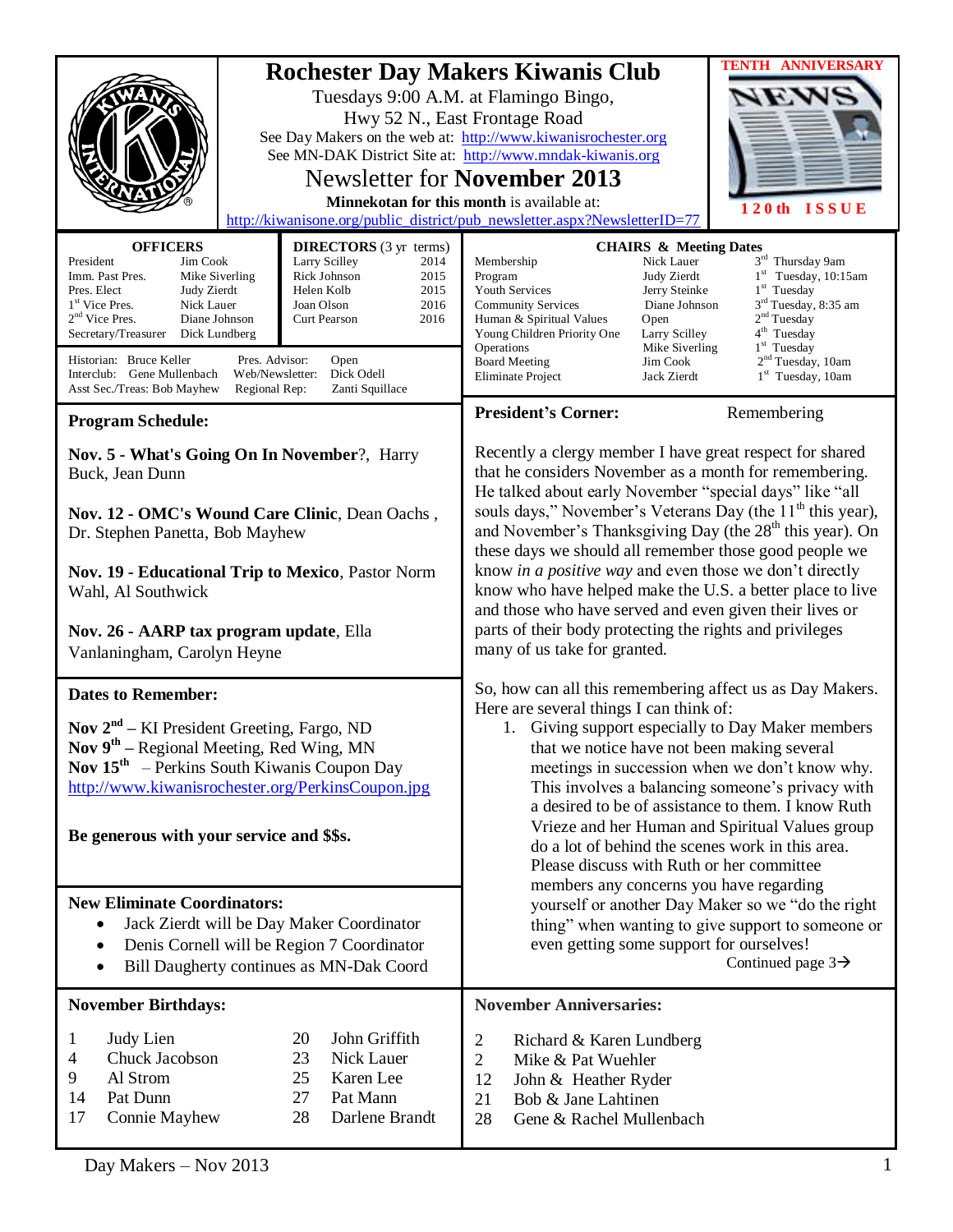#### **Secretary/Treasurer's Report – Oct 2013**

| <b>Bank Balance 9/30/13:</b>   |               | \$8,877.57    |
|--------------------------------|---------------|---------------|
| <b>Administrative Account:</b> |               | \$9,306.43    |
| Service Account:               |               | $$ -1,140.99$ |
| Bike Repair:                   | $\mathcal{S}$ | 259.23        |
| K-FamilyFunds                  | SS.           | 452.90        |

**Day Makers on leave**: Don Cain, Herb Erickson

**SeptemberService Hour Statistics**: 783hours by 45 members, 51% Participation.

### **October 8, 2013Board Meeting Summary:**

Jack Zierdt reported: The club needs to be ready to move to a new meeting location by the end of the year. Possibilities are 1) Homestead Methodist Church, which is currently meeting at the old House of Bounce, and will be building a new facility which we could then move to. 2) University of MN Rochester Downtown. 3) Elks Club, 4) Eagles Club. Jack and his search committee (Jim Cook, Helen Kolb, Dick Odell) will investigate each of these possibilities in the next week .

The board approved expending \$25.00, from K-Family Funds, for sponsorship of "Super Hero Day" at the Rochester Children's Museum on October 19th.

The board approved Michael (Mike) Wuehler's membership application.

The board approved cancelling meetings on Tuesday December 24, 2013, and Tuesday December 31, 2013 as recommended by the Program Committee.

The board approved endorsing Dick Odell as a candidate for Minnesota-Dakotas Region 7 Lt. Governor.

The board approved purchasing a Zeller Fellowship, from already submitted Eliminate funds, for former member Jack Holmes in recognition of his contributions to the club, especially his working on and hosting the Bicycle Repair at his home for many years.

The board was notified that 62 books remaining from the "Books for Kids" initiative would be donated to Harriet Bishop School and the Reading Center. Continued Next Column  $\rightarrow$ 

**Kiwanis Mission Statement:**

**Kiwanis is a global organization of volunteers dedicated to changing the world one child and one community at a time.**

### **Sec/Treasureer's Report:** continued

### **COMMITTEE REPORTS**

**Membership –** Mike Wuehler will be inducted at an upcoming meeting. Another member prospect has been identified.

**Operations-** The 2012/2013 Distinguished Club application has been submitted to KI. The "Dues Roster" for the club has been submitted to KI. International and District Dues for the new Kiwanis year will be paid in this quarter. This includes liability insurance premium and magazine subscription.

**Public Relations-** It was noted that the October 4<sup>th</sup> Post Bulletin had a article about the new officers at the Rotary Club. Bob Nowicki is pursuing getting the Kiwanis clubs the same publicity.

**Human & Spiritual Values-** Recruiting members to sign up for meeting invocations.

**Early Childhood Development-** Recent activity has concentrated on books and reading.

**ELIMINATE**- September funds submitted to Eliminate: Silent Auction \$474, Salt Can 83.36, Total: 557.36.

Richard Lundberg**,** Secy/Treasurer

# **KI Convention Theme: What More Can I Do?**

Here are the latest "statistics" for our Day Makers Eliminate campaign from our coordinators, Jack Zierdt and Bill Daugherty as of 10/16/2013:

- Day Makers have achieved a \$255.21 per member giving for a total of \$22,969.03 so far, saving or **protecting 12,760 women and their future babies**.
- Day Makers have **now met 1/3 of our goal** as of this date, and have contributed 2.6% of the district totals.
- The district has raised more than US\$873,336, and has saved or **protected 485,000 women and their future babies.**

Let us remember the number of lives we intend to do with our Model Club Pledge, i.e. save 39,000 mothers and babies with our club MNT Eliminate project. As we enter our  $3<sup>rd</sup>$  year of our 5 year pledge we need to stay focused on the remaining 26,200 babies and their mothers, who are still counting on our commitment.

So please answer for yourself, "What More Can I Do?"

Dick Odell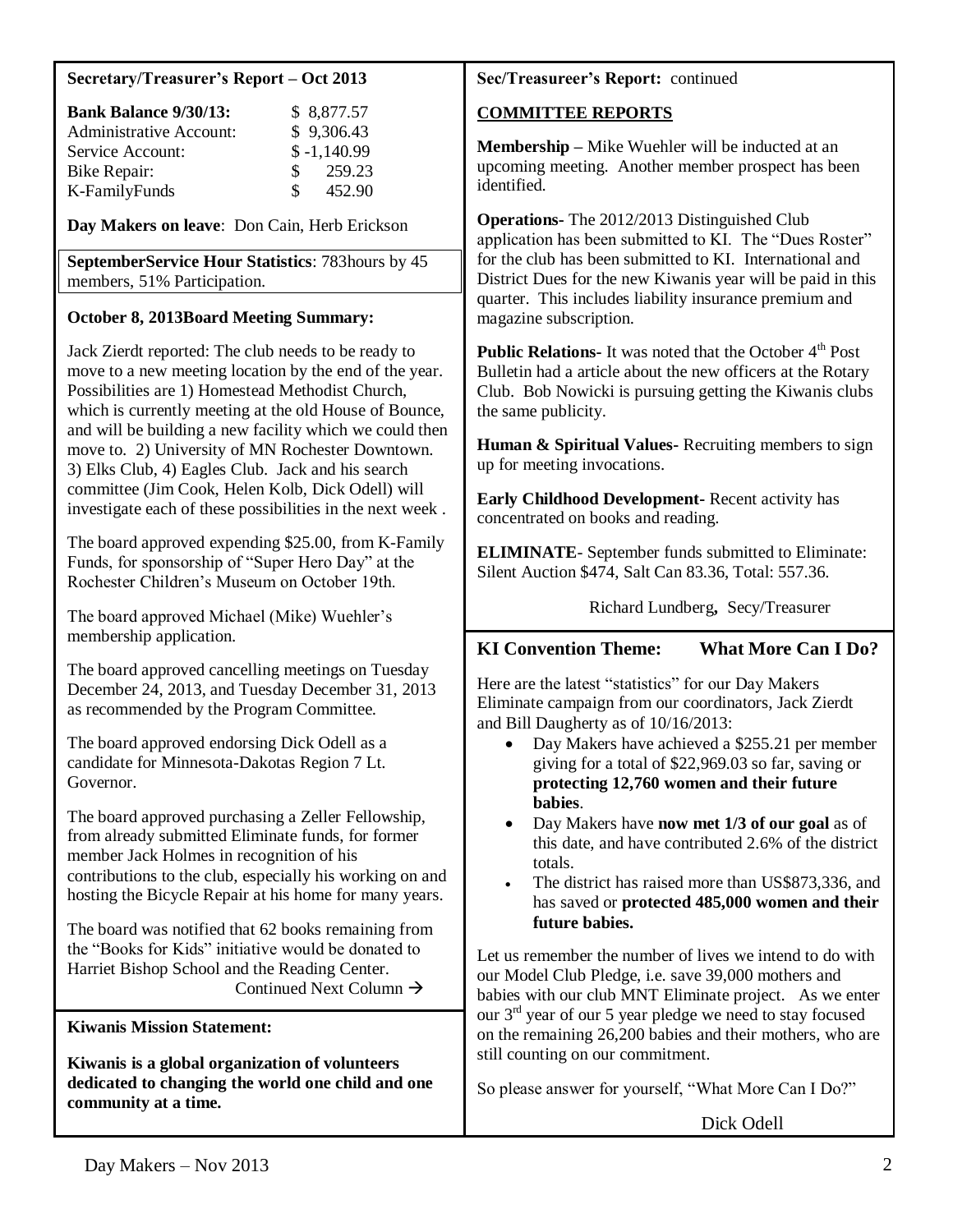#### **Service Account Fund Raising:** Bakers Square N

Thanks to everyone that helped support the Bakers Square North Benefit Night on October 22. We made \$130.13 and that all goes in our service account. Todate, our club has made a total of \$387.84 in the three times we have held this fundraiser.

Remember that our club gets 10% of all the restaurant sales during that time frame. This fundraiser will help our club raise money for our service account.

# Judy Zierdt

**Return from France:** Roger and Joan Olson

Wonderful trip to France to visit our Grandchildren. Anya (5) loves her music….



Peter (3) takes his fencing sport seriously….



Latest Day Makers Cutest Kids contest entrants.

# **President's Corner:** (Continued from page 1)

- 2. We at least need to keep in our thoughts and prayers those we have recently heard about needing our support, such as Vern Knappe and Al Strom's upcoming medical treatments.
- 3. Some long time active members have recently "retired" from or are about to "retire" as Day Maker members. We acknowledge their contributions over the years. Right now, the following folks' names come to mind: Jack Holmes, Jack Looft, Bill Fessler, Herb Ericson, Karen and Denny Lee, …. If you see these folks, please express our concern and support for them.

Speaking of Jack Holmes, I want to make sure all Day Makers know that at our Oct 29, 2013, meeting, we awarded Jack an honorary Eliminate based Zeller Award for his outstanding years of Kiwanis service. Of special mention is his well known bike repair program. It was exhilarating seeing and hearing Jack talk at our meeting. Thanks to all who helped with getting this award to Jack.

I know remembering all the good things we Kiwanians and Day Makers have done over the years spurs me into doing "something more" – ala Dick Odell's Day Maker year end meeting discussion about "What More Can I Do?" More on that at a later date.

Speaking about "more, later", look for follow up reporting on the upcoming November 2<sup>nd</sup> event with KI president Gunter Gasser in Fargo, ND, and the November  $9<sup>th</sup>$  MN-DAK District Region 7 Fall Region Education Day/Governor Visit in Red Wing. I am sure feedback will include an Eliminate Project update and strengthening our Kiwanis membership.

Jim Cook, President

# **Think Eliminate MNT:**

As of October 16, 2013, The Eliminate Project, Kiwanis's global campaign for children, in partnership with UNICEF, has raised:

- **Total Funds: US\$40,986,768.47** (cash and pledges; US\$176.69 per member average)
- Total Model Clubs: 560
- Total 100K Clubs: 37
- Total Lead Gifts: 13
- Total Major Gifts: 81
- Total Walter Zeller Fellows: 4,818

[http://sites.kiwanis.org/Kiwanis/en/theELIMINATEproje](http://sites.kiwanis.org/Kiwanis/en/theELIMINATEproject/Progress/Summaryoffundraisingtotals.aspx) [ct/Progress/Summaryoffundraisingtotals.aspx](http://sites.kiwanis.org/Kiwanis/en/theELIMINATEproject/Progress/Summaryoffundraisingtotals.aspx) Dick Odell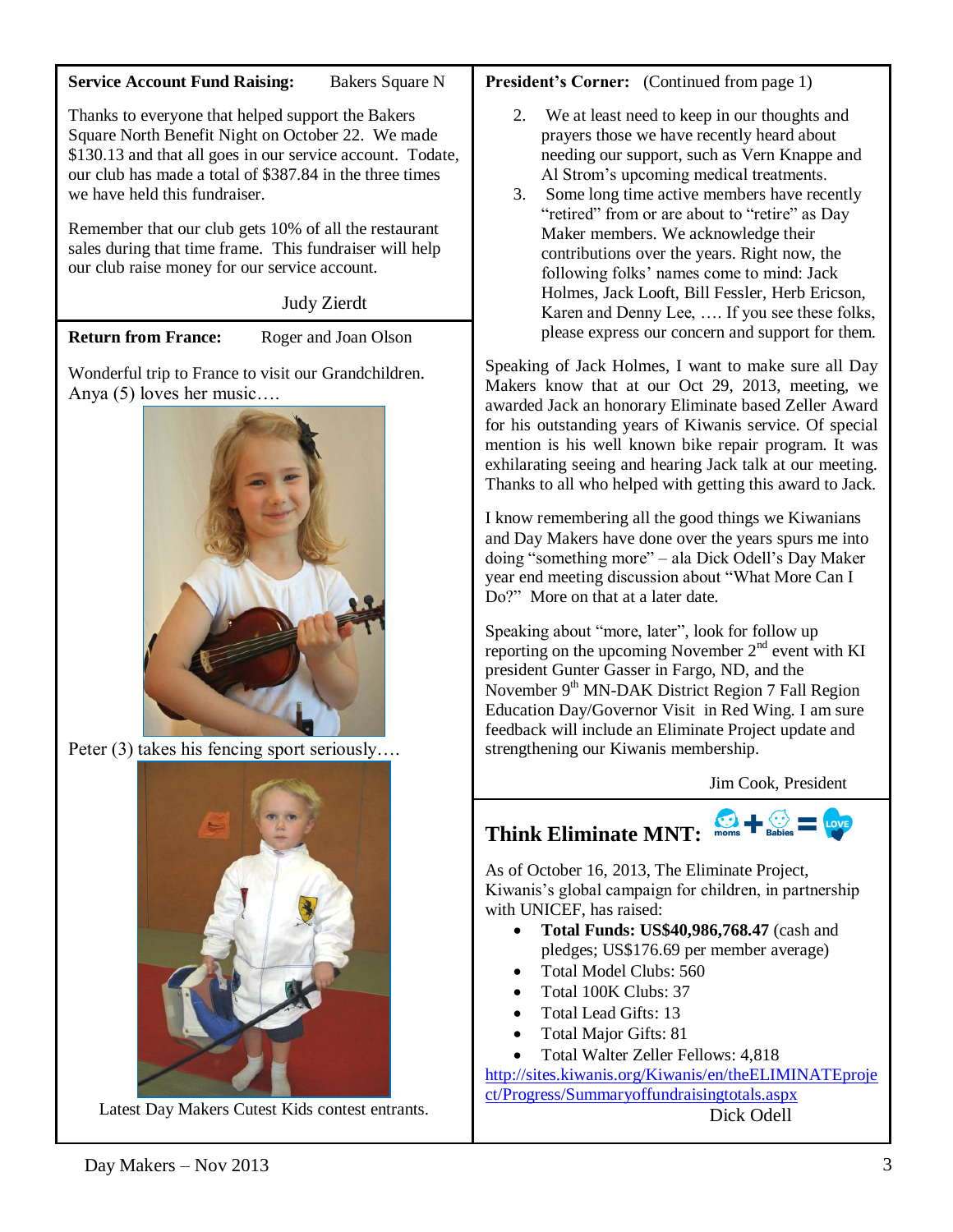#### **New Member:** Rev Mike Wuehler

Mike Wuehler was born in Hastings, Nebraska and received his A.A. in Business Marketing from Normandale Highlands Community College and a B.A. in Psychology and Philosophy from Mankato State College. He then went on to receive his Master of Divinity from United Theological Seminary in the Twin **Cities** 

Mike has served as a United Methodist Pastor for 30 years. He moved to Rochester in 2001 when he became District Superintendent. He is currently the pastor at Christ United Methodist Church.

Mike has been married to his wife Pat for 40 years and they have two daughters, Megan and Melissa. The daughters are married. Mike and Pat now have 5 grandchildren.

Mike is involved with the NAACP as our CUMC church hosts Black History Month Recognition and Award night.

Mike also holds a brown belt in Karate Do Kwan. He does cross country and downhill skiing. He likes to ride motorcycles. He loves to garden in the summer and dream about gardening during the winter months. Mike also plays guitar and bass.



Welcome to Day Makers, Mike.......Jack Zierdt

### **Circle K Club Officers:** UMR

New President ….Eric Mehlhaff



UMR Circle K Leadership officers for 2013-2014 are:

#### From Left to Right

Advisor Aaron Kostko; Treasurer Hailee Howard; Vice President Sam Deutsch; Secretary Katie Eberhardt; President Eric Mehlhaff



Jack Zierdt

### **M/NT Eliminate Status:**

Twenty-six countries remain to be "Eliminated M/NT". See the world map and country status. Read more at:

[http://sites.kiwanis.org/Kiwanis/en/theELIMINATEproj](http://sites.kiwanis.org/Kiwanis/en/theELIMINATEproject/Progress/ProgressDashboard.aspx) [ect/Progress/ProgressDashboard.aspx](http://sites.kiwanis.org/Kiwanis/en/theELIMINATEproject/Progress/ProgressDashboard.aspx)

Dick Odell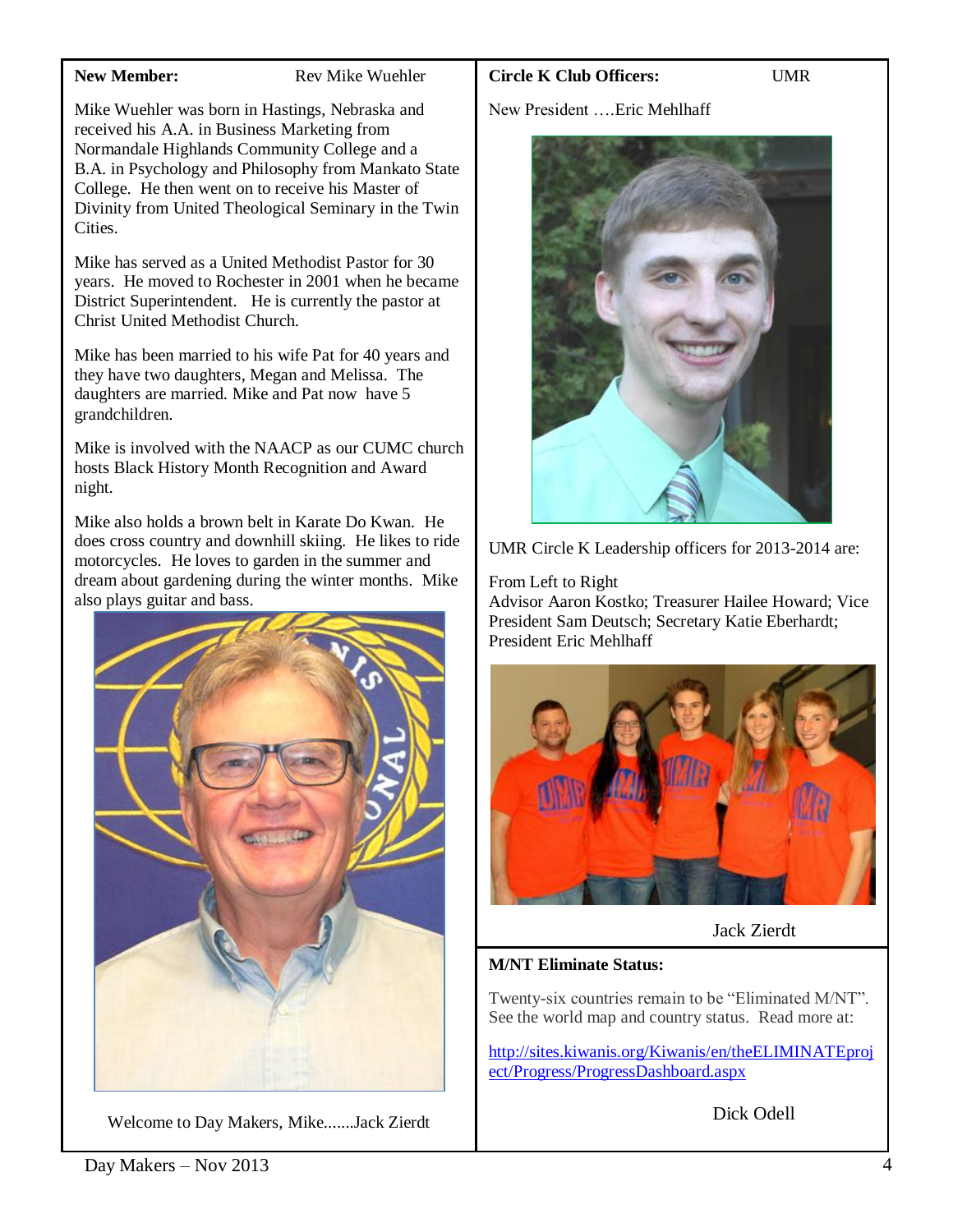#### **Day Makers on TV:** Community Service

**Bob Nowicki** and Robin Wolfram (KTTC) discuss the fun to be had at the OaktoberFest event with German beer, wine, good food and live music in Rochester...nice hat Bob. Where is your Kiwanis pin?



And then **Kathy Davis** was selected by Mayor Brede as the Chairperson for the Rochester 2014 Rochesterfest event in June. The article in Post Bulletin made reference to Kathy's great volunteer work in the city and that she was a member of Kiwanis Day Makers Club.



Great public relations publicity team …

And Day Maker **Nick Lauer** coordinated the "Punt, Pass and Kick" Rochester Kids event sponsored by the Rochester Jaycees club in late September. The event was referenced in the Post Bulletin. Thanks for spotting it Dave.

Kiwanis Club officers are in the newspaper. View at: [http://m.postbulletin.com/news/local/kiwanis-clubs-of-rochester-install-new](http://m.postbulletin.com/news/local/kiwanis-clubs-of-rochester-install-new-officers/article_39ce996a-1e8e-5622-8207-e263e503ff67.html?mode=jqm)[officers/article\\_39ce996a-1e8e-5622-8207-e263e503ff67.html?mode=jqm](http://m.postbulletin.com/news/local/kiwanis-clubs-of-rochester-install-new-officers/article_39ce996a-1e8e-5622-8207-e263e503ff67.html?mode=jqm)

Dick Odell

#### **Grandparents Day:**

Many thanks to the Day Makers volunteers who took time in being a"Stand – in" Grandparent at Jefferson Elementary school's Grandparents Day.



What FUN!

And remember…." Birthdays are good for you. The more you have, the longer you live. "

Dave Moehnke (Santa)

#### **Progress and Savings:** KI Magazine

Well, Larry Segar's wish has finally come true. Kiwanis International has just announced the availability of the Kiwanis Magazine going DIGITAL!

|                                   |  |  |  | <b>KIWANIS magazine</b> |  |
|-----------------------------------|--|--|--|-------------------------|--|
| We've <b>First Figure</b><br>gone |  |  |  |                         |  |

Click here to save KI lots of money and read the magazine on your computer by clicking URL below: [http://www.kiwanisone.org/Pages/Resources/default.asp](http://www.kiwanisone.org/Pages/Resources/default.aspx?PageID=282) [x?PageID=282](http://www.kiwanisone.org/Pages/Resources/default.aspx?PageID=282)

KI used to spend over \$1,000,000 a year producing the hardcopy magazine.

Dick Odell

**Day Maker Newsletters: 10th Anniversary** 

Your Day Maker newsletter editor has always produced our newsletters electronically. All 120 monthly Kiwanis Day Makers Newsletters are available at: <http://www.kiwanisrochester.org/Newsletter.htm>

Dick Odell